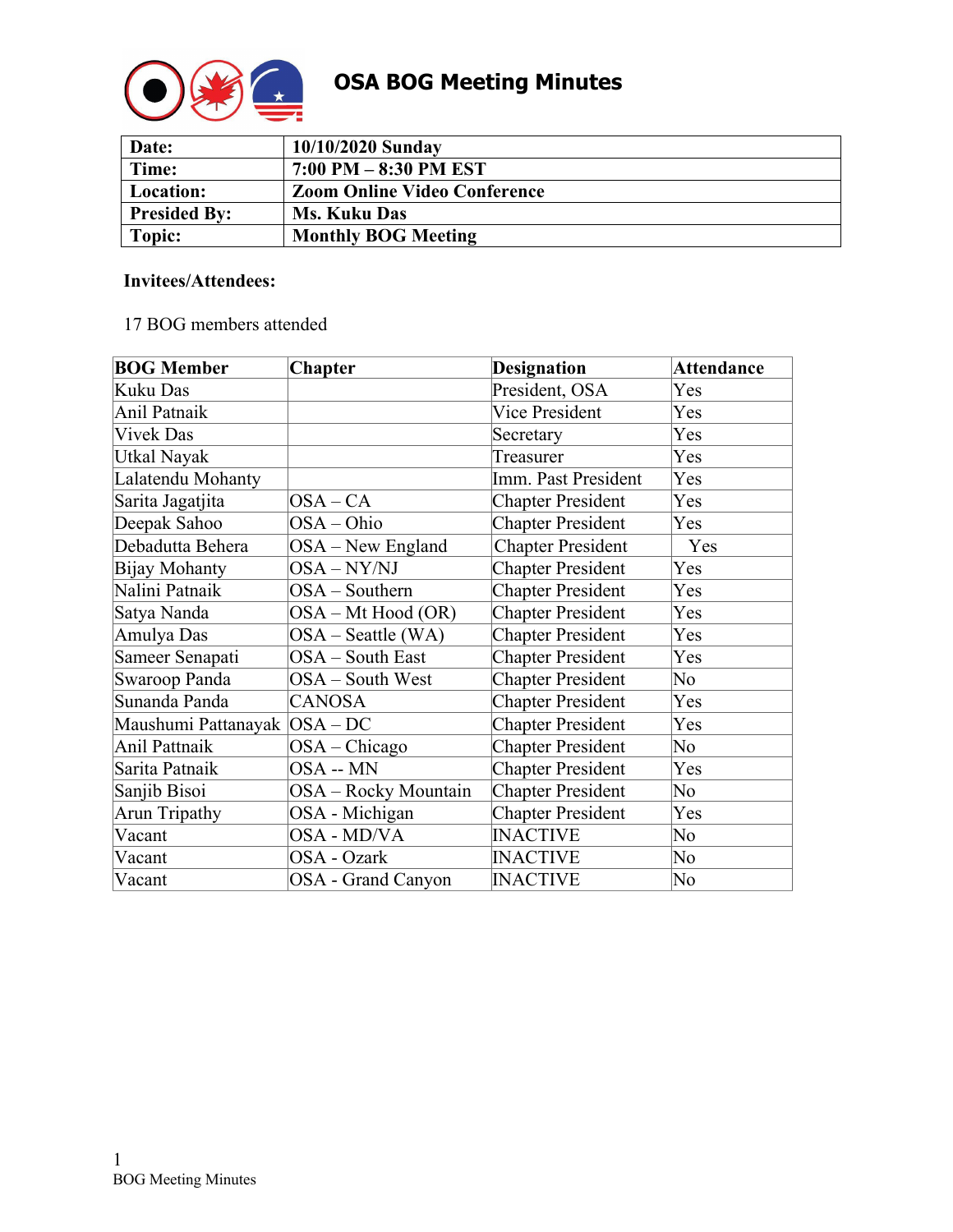

#### **Notes**

## • **Introduction & Meet & Greet**:

The BOG started with a brief Meet and Greet over Zoom online video conference. The session was brought to motion by the President.

## • **OSA Health & Wellness Proposal**

President Kuku Das updated that the OSA Health and Wellness Group has donated a Covid 19 testing van to the health dept of Govt of Odisha by fundraising. Now the Health and Wellness Group has proposed a plan to donate Pulse Oximeters to many Covid hit districts in Odisha through the Government of Odisha. Interested OSA members can contribute to this fund. This proposal was approved by BOG unanimously.

## • **OSA Higher Education Proposal**

Vice President Anil Pattnaik updated that based on OSA higher Educations Committee proposal, the current MO College Chair Mr. Akash Das Nayak contacted OSA. In a meeting with EC, he expressed interest in all of the OSA initiatives and extended his support for mentoring students at Odisha, to encourage exchange of students, faculty, have exchange programs and to foster cooperation between US universities and Universities in Odisha. Ms. Nalini Patnaik suggested that a scholarship program for Odisha Students would be helpful. Ms. Maushumi Pattanayak suggested teaching online by the retired faculties can be considered.

## • **OSA Awards Update**

Vice President Anil Patnaik updated that the Award Committee has concluded the selection process and that the Awards will be announced in the Odissi Dance and Awards Program on Oct 17, 2020. On behalf of the Award Committee, Ms. Anjana Chowdhury attended the BOG to answer any questions and mentioned about need for encouraging participation. President Kuku Das appealed to all BOG members to create awareness among their chapters and encourage them to nominate people for the OSA Awards,

#### • **Haladhar Nag Committee**

President Kuku Das informed about a plan to take up projects on a need basis. One such committee is going to be Haldhar Nag Committee focusing on proposals for his welfare. Some of the proposals brought forth (1) Support part of the Cost of Publishing his book (2) Contribute towards a museum hosting Haldhar Nag's works (3) Financially support Haldhar Nag's orphanage or school. Ms. Maushumi Pattnayak suggested that it will be a good initiative if Haldhar Nag's manuscripts can be scanned and stored for posterity. Mr. Debadutta Behera mentioned that Col Surendra Nath is actively pursuing this option.

# • **OSA Global Mahotsav Update**

President Kuku Das updated about Plans to host a OSA Global Mahotsav with diaspora contributing from all parts of the world for this program. In particular, because of the Pandemic, the regular OSA Mahotsav cannot be held in Odisha and there are plans to celebrate it virtually on a global scale, It is planned on Dec 26, 2020.